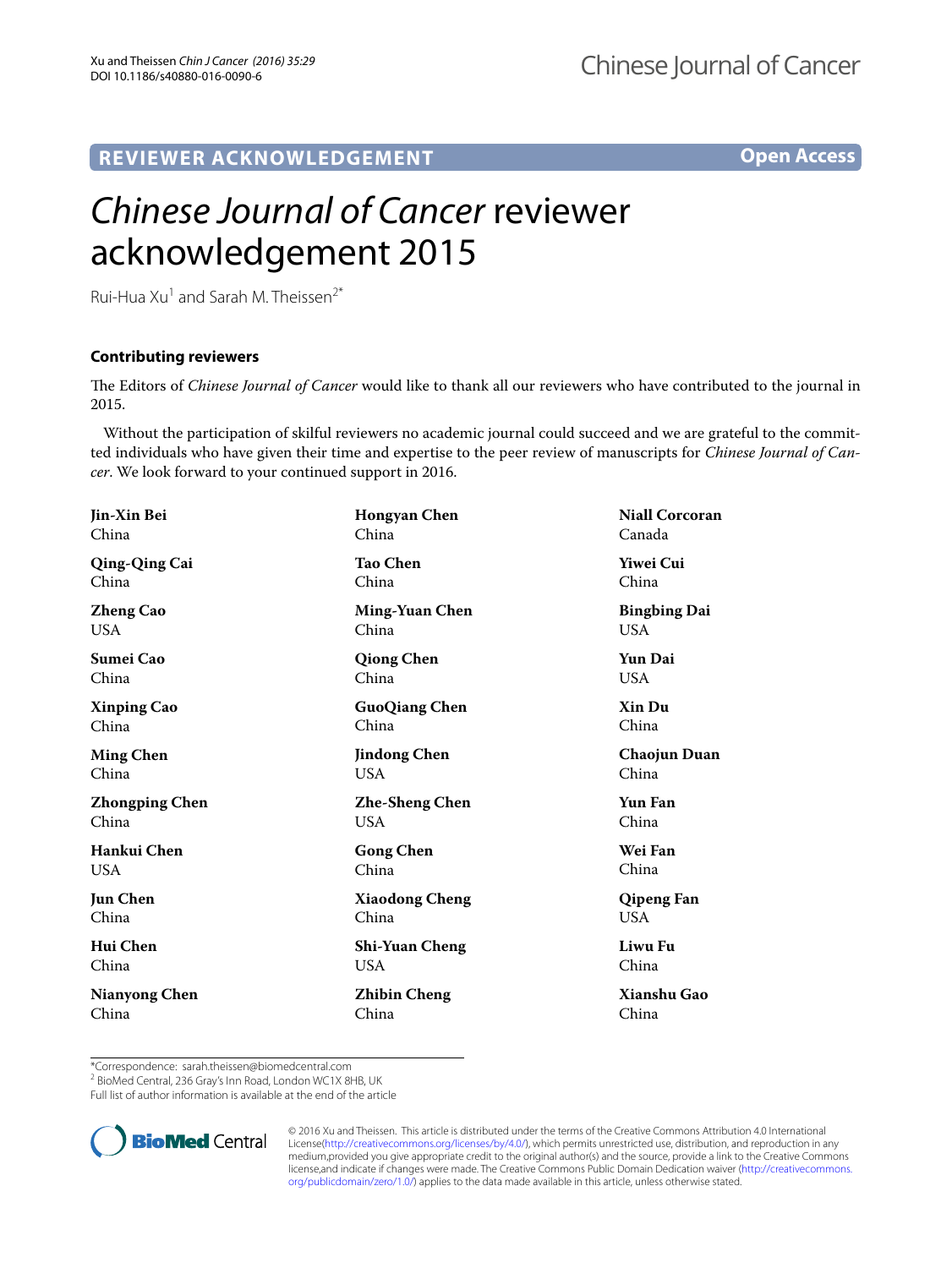**Song Gao** China

**Guoquan Gao** China

**Minghua Ge** China

**Cuizhi Geng** China

**Dongmin Gu** USA

**Rongping Guo** China

**Zhigang Guo** USA

**Jun Guo** China

**Mingzhou Guo** China

**Hui Han** China

**Xiaohui He** China

**Biao He** USA

**Jiang He** USA

**Qiang He** China

**Chaosu Hu** China

**Zheyu Hu** USA

**Xiaojun Huang** China

**Zhouguang Hui** China

**Hongbin Ji** China

**Wei-Hua Jia** China

**Lintao Jia** China

**Tiebang Kang** China

**Sanath Kumar USA** 

**Xiao Li Lan** China

**Xiang-Ming Lao** China

**Nan Li** USA

**Jiancheng Li** China

**Zhi-Ming Li** China

**Yuhong Li** China

**Xin-Jian Li** USA

**Guancheng Li** China

**Jinfeng Li** China

**Bing Li** China

**Jingao Li** China

**Jinjun Li** China

**Jin Li** China

**Li-Li Li** Hong Kong

**Qin Li** China

**Chao Li** China

**Hua Li** China

**Jun Li** China

**Yanfang Li** China

**Shengping Li** China

**Shaojun Lin** China

**Qing Liu** China

**Yueping Liu** China

**Yongyu Liu** USA

**Ran-Yi Liu** China

**Yong-Feng Liu** China

**Li Liu** China

**Guoyan Liu** China

**Hao Long** China

**Herbert Loong** China

**You Lu** China

**Shun Lu** China

**Junhang Luo** China

**Yue Lv** China

**Jie Ma** China

**Jun Ma** China

**Haiqiang Mai** China

**Jaap Middeldorp** The Netherlands

**Koji Mita** Japan

**Yong-Gao Mou** China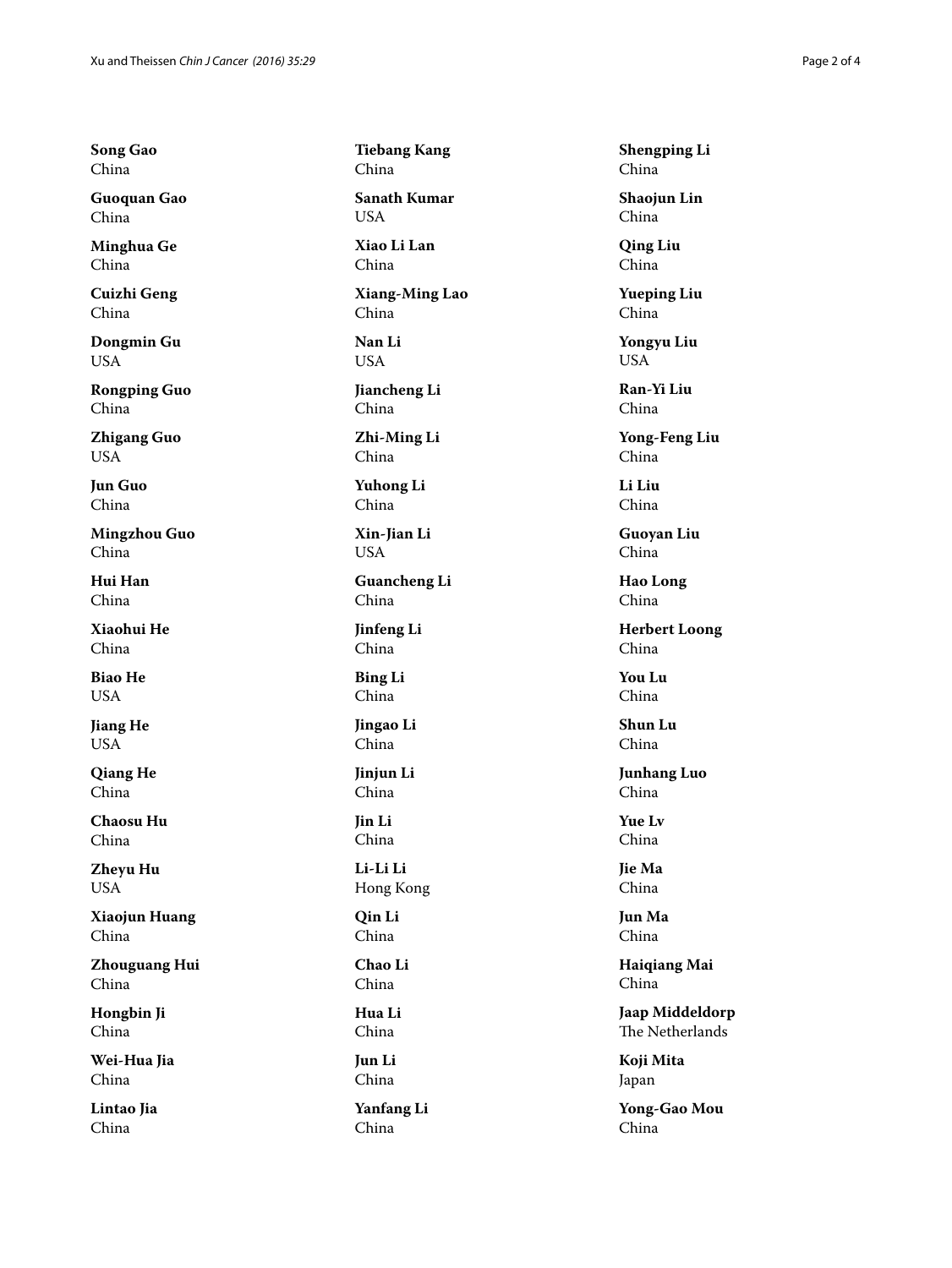**Jianyun Nie** China

**Na Niu** USA

**Jianji Pan** China

**Han Peng** USA

**Ji Peng** China

**Francesco Pezzella** UK

**Chao-Nan Qian** China

**Haide Qin** USA

**Shuangjian Qiu** China

**Derek Raghavan** USA

**Zefang Ren** China

**Jun Ren** China

**Maryam Sedghi** Iran

**Jian-Yong Shao** China

**Lin Shen** China

**Kunwei Shen** China

**Yanxia Shi** China

**Zhi Shi** China

**Yuqin Song** China

**Ming Song** China

**Tianqiang Song** China

**Yan Sun** China

**Min-Han Tan** Singapore

**Yongguang Tao** China

**Ling Tian** China

**Dean Tian** China

**Jinghai Wan** China

**Yan Wang** USA

**Lian-Tang Wang** China

**Zhiqiang Wang** China

**Jin Wang** China

**Jianbing Wang** China

**Shixuan Wang** China

**Yongbo Wang** China

**Yongming Wang** China

**Zehua Wang** China

**Yu Wang** China

**Guiying Wang** China

**Zhimin Wang** China

**Xiang Wang** China

**Joseph Wee** Singapore

**Wei Wei** USA

**Xiaohua Wu** China

**Anhua Wu** China

**Jiangxue Wu** China

**Lingying Wu** China

**Peihong Wu** China

**Liangping Xia** China

**Conghua Xie** China

**Wanghong Xu** China

**Li Xu** China

**Bing Xu** China

**Xundi Xu** China

**Li Yan** USA

**Jian Yan** USA

**Jilong Yang** China

**Kunyu Yang** China

**AnKui Yang** China

**Ziming Yu** USA

**Sheng-Ji Yu** China

**Eugene Yu** Canada

**Ping Yuan** China

**Yuan Yuan** China